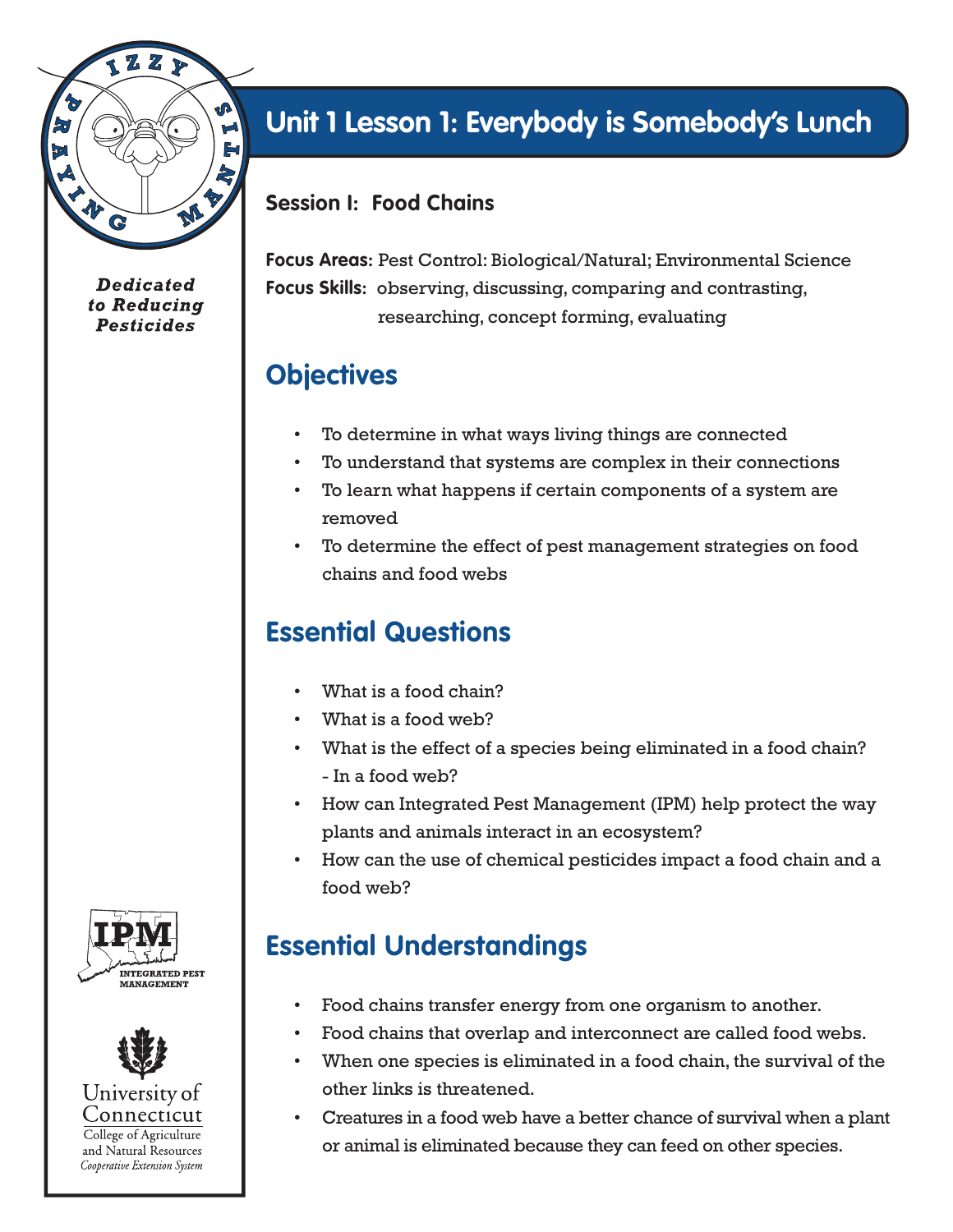

• Integrated Pest Management (IPM) helps to protect the creatures in both food chains and food webs by using natural controls, such as insect predators, rather than chemicals to control and only eliminate target pests.

### **Background**

Food chains are a part of the web of life. A food chain starts with plants, **producers**, which use the sun's energy to produce food. The chain of energy next passes on to plant-eating animals, such as mice, known as **primary consumers**. It then proceeds to the animals that eat the primary consumers – for example, weasels – known as **secondary consumers**. If a third animal, such as an owl, were to eat the secondary consumer, it would be known as a **tertiary consumer**. Various organisms break down dead plants and animals into nutrients and energy. These organisms – such as earthworms, bacteria, fungi, and some types of insects – are known as **decomposers**.



### **Vocabulary**

| carnivore          | an animal whose diet is mostly meat. Examples: wolf, owl                                           |
|--------------------|----------------------------------------------------------------------------------------------------|
| decomposer         | an organism that breaks down the remains of plants<br>and animals                                  |
| herbivore          | an animal whose diet is plants. Examples: rabbit, deer                                             |
| <b>insectivore</b> | an animal that eats insects. Examples: some bats, frogs                                            |
| instinct           | the natural behavior a creature exhibits without<br>thought or reasoning                           |
| microorganisms     | fungi, molds, and bacteria that are only visible to the<br>naked eye when present in large numbers |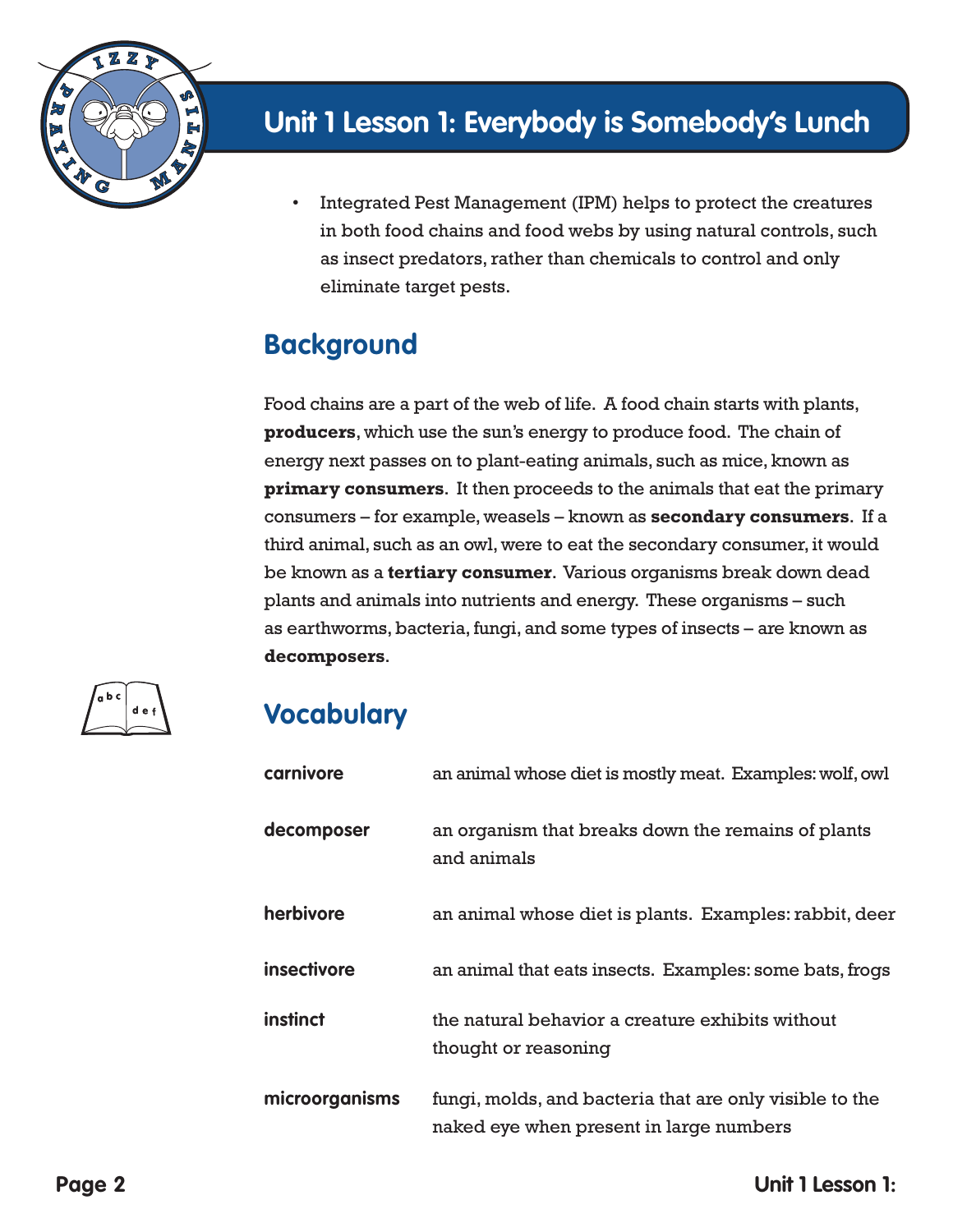

| omnivore         | Examples: fox, bear                                | an animal that eats both plants and animals.                                                          |  |
|------------------|----------------------------------------------------|-------------------------------------------------------------------------------------------------------|--|
| predator         | an animal that hunts other animals for food        |                                                                                                       |  |
| prey             | an animal that is eaten by another animal for food |                                                                                                       |  |
| <b>Logistics</b> | Time:                                              | 45 to 60 minutes<br>Group Size: two groups of 10 to 15 children to play<br>the <b>Food Chain Came</b> |  |



**Materials** 

|        | <b>Group Size:</b> two groups of 10 to 15 children to play |
|--------|------------------------------------------------------------|
|        | the <b>Food Chain Game</b>                                 |
| Space: | a room with comfortable seating and an                     |
|        | area outside                                               |

| Materials | Overhead 1 for Session II "Food Energy Pyramid" * |
|-----------|---------------------------------------------------|
|           | Handout 1 for Session I "Food Chains"             |
|           | with Answer Key *                                 |

 Handout 2 for Session II "Focusing on Food Webs" with Answer Key \*

 Books from the school library about food chains and food webs. An excellent resource is: *Everybody Is Somebody's Lunch* by Cherie Mason and Julie Kellogg Markowsky. (A teacher's guide is available for purchase with the book.) Word and picture cards,  $8\frac{1}{2}$ " x 11" per

word/picture \*

Food Chain Picture Card Set \*

boxes to paste food chain pictures on

 **Note:** Materials needed for the **Food Chain Game** are found on page 7.

\* single copy provided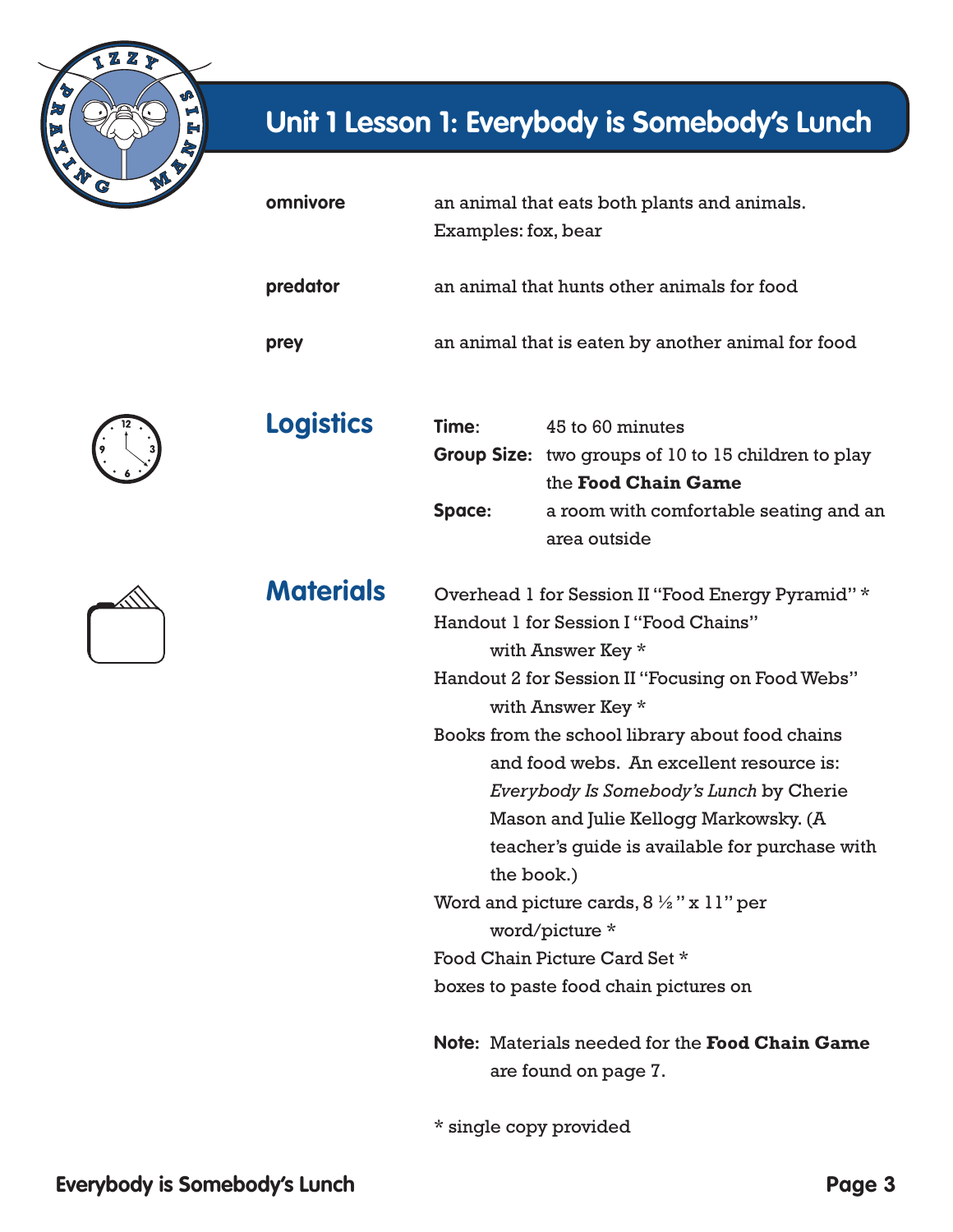

#### **Preparation**

| ίO<br>:00 |  |
|-----------|--|
|           |  |



- 1. Obtain the word and picture cards.
- 2. Tape the Food Chain picture cards on boxes of various sizes to represent the different links of the food chain. Cereal boxes work well. Use the snack pack size for plants and a family size box for the secondary predators.

#### **Activity**

**Challenge:** Demonstrate the interactions within a food chain and web. *(Display for group viewing)*

#### **Introduction**

- 1. Ask the children, "What do you think is meant by the expression, "*Everybody is Somebody's Lunch*"?
- 2. Tell the children that animal and plant populations have special names based on what they eat.
- 3. Introduce the word cards and ask the children to define them.



Explain that predators and their prey make up the Food Chain

- 4. Ask them to define food chain. (A food chain is a linear series of predator and prey relationships within an ecosystem.)
- 5. Display the **Sun** card, as the first link in the food chain. Inquire why it is always the first link. (Sunlight provides the energy that green plants need to produce food.)

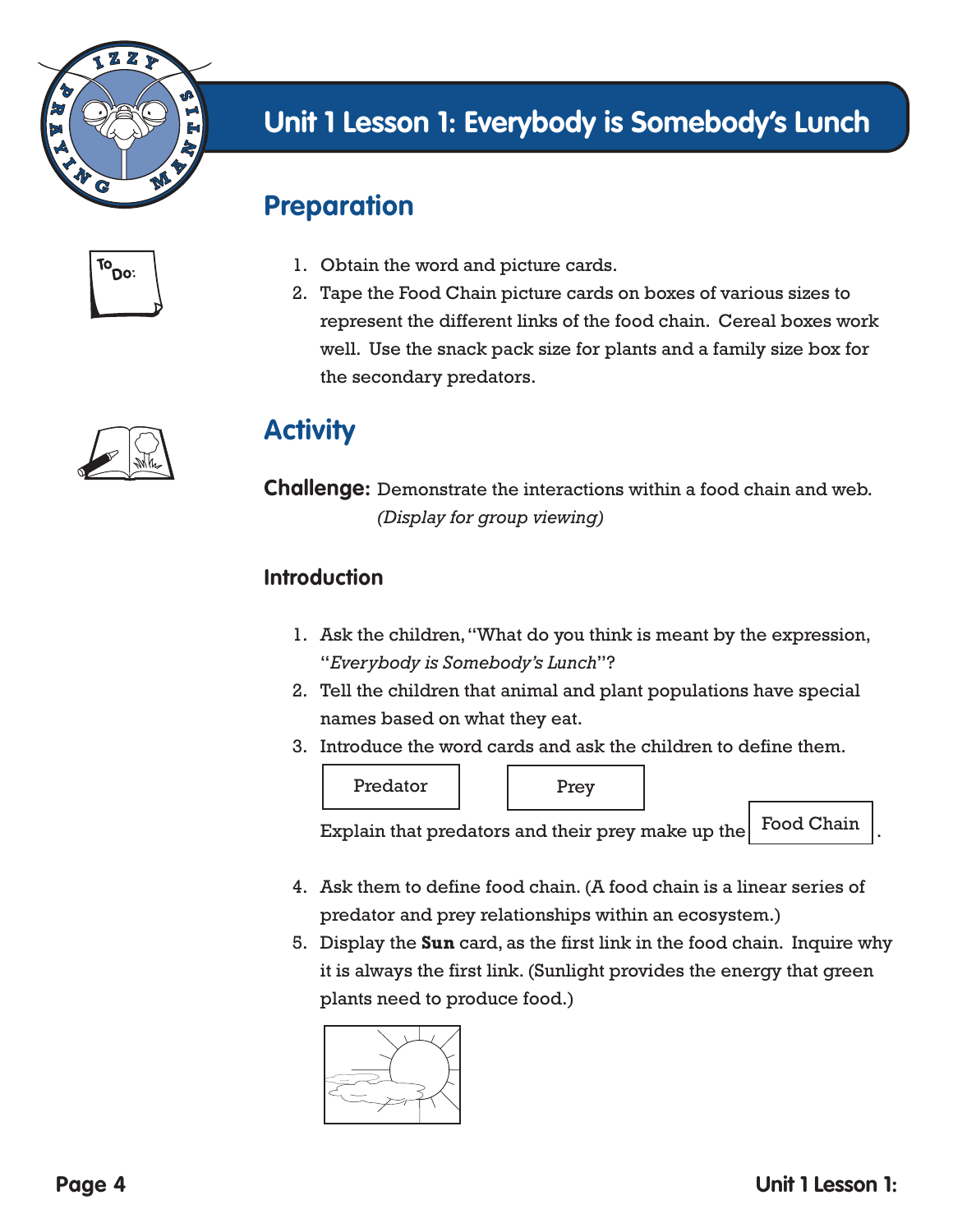

6. Display the **Plant** card and ask why it is the second link. (Plants use sunlight to make food from air, water, and minerals.)



Herbivore

7. Display the **Mouse** card. A mouse is an  $\qquad \qquad$  . What word do you see inside the word? (herb) Herbivores eat plants. The sun's energy is trapped by the plant and moves as food into the body of the herbivore.



8. Display the **Owl** card.



What is an owl? What does an owl eat? (meat) A meat eater is a

 . **Carnivore** 

Г

Food energy moves into the body of the predator that eats the herbivore.

Decomposer

9. Display the wavenumber word card. Why are Decomposers important? (Decomposers are organisms that break down dead plants and animals into nutrients and energy.)

#### **Demonstration of a Food Chain**

1. To demonstrate how a food chain works, set up a display, using boxes to represent the various parts of a food chain. Each box represents a link in the food chain. Make sure that the boxes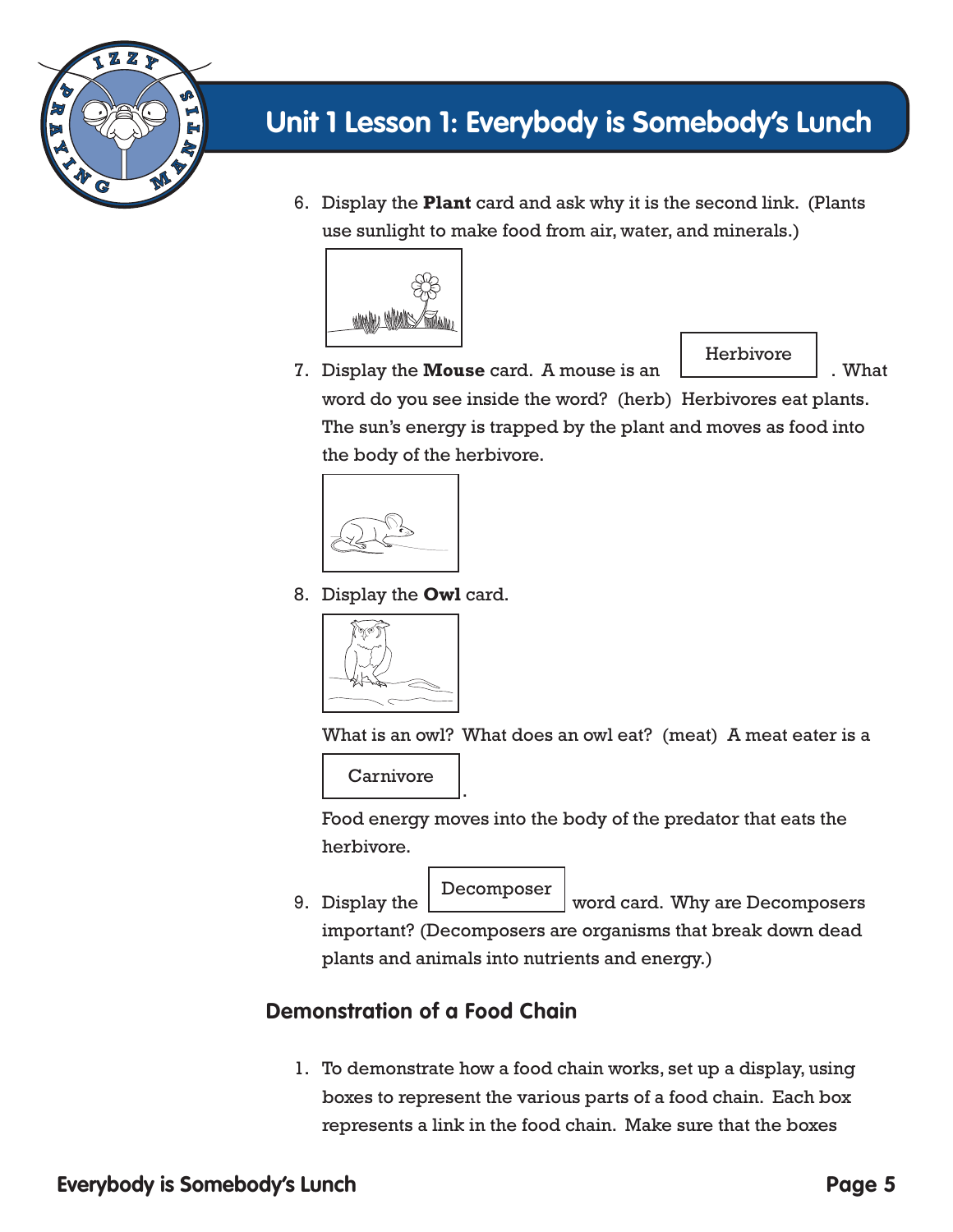

are placed so that if you push on the Decomposers box, the rest will fall like dominoes, and if you remove a box from the row, the boxes beyond that one will remain standing when you push the Decomposers box over.

- 2. The action of the falling boxes symbolizes one animal receiving food from the preceding member of the food chain. When all of the boxes have fallen, it means that all of the links (members) have connected (eaten) and will survive. If a box remains standing, it means that a link of the food chain has not connected with (eaten) its food source and is in danger of dying.
- 3. Demonstrate a cereal box food chain by pasting on the following pictures or words: Hawk (bird of prey), Snake, Songbird, Ladybug, Aphid, Plant, and Decomposer. Show the children how a missing link in the food chain, in this case the ladybug, affects all of the other creatures in the chain. Set the boxes up in this order: Hawk, Snake, Songbird, Ladybug, Aphid, Plant, and Decomposer. Remove the Ladybug box from the row. Tell the participants that pesticides killed all of the ladybugs. (Make sure the boxes are spaced so that the Aphid box will not touch the Songbird box when it falls.) Push the Decomposers box over. The Songbird, Snake, and Hawk boxes will still be standing. This activity physically depicts that without some members of the food chain, other members of the food chain could be in danger of extinction.
- 4. Ask the children to determine which would be the bottom (Decomposers) and which would be the top (Hawk) of the food chain.



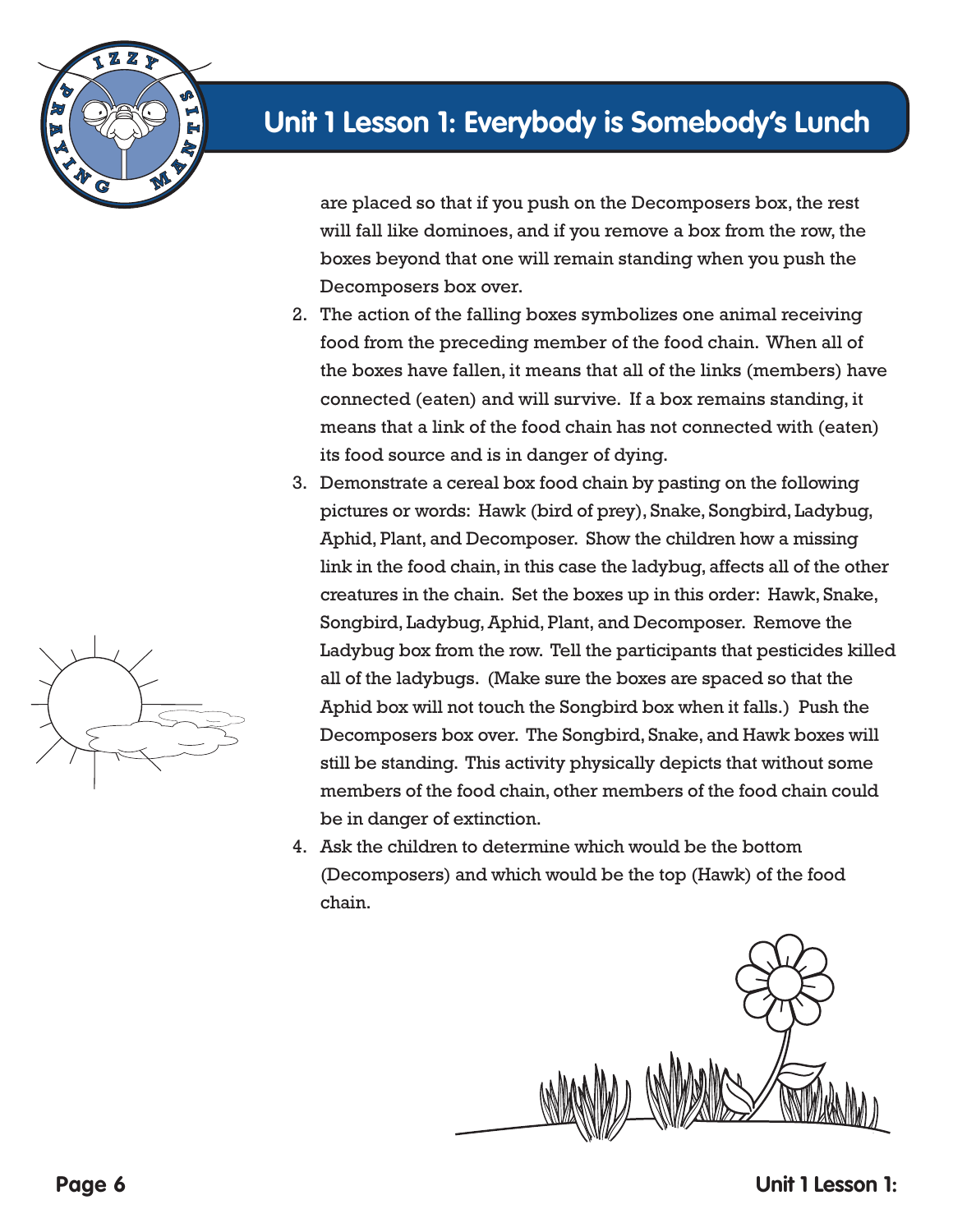

#### **Involvement**

**Set Up for Food Chain Game Materials** 5 large bags or one giant bag of popcorn tags with ribbons or pinneys from the Physical Education Department whistle stop watch pencil and paper to record 20 small plastic bags to hold popcorn (**Supervise the use of the bags.**) masking tape chart paper string or yarn

### **Food Chain Game**

#### **Preparation for Game:**

Before beginning this lesson, pick a large area outside for the game. Designate a safe area and a time-out zone. Have 2 groups play together to simulate the numbers in a real population.

Write on the board: Grass  $\rightarrow$  Cricket  $\rightarrow$  Anole  $\rightarrow$  Owl

#### **Introduction for Game**

- 1. Write **predator** on the board. Review that this is the term for an animal that hunts and eats another animal.
- 2. Write **prey** on the board. Review that this is the term for animals that are eaten by other animals. Explain that prey can be primary or secondary consumers. (Refer to a food chain drawing.)
- 3. Tell the children, "We are going to pretend to be predators and their prey.  $*$   $*$  of you will be crickets,  $*$  of you will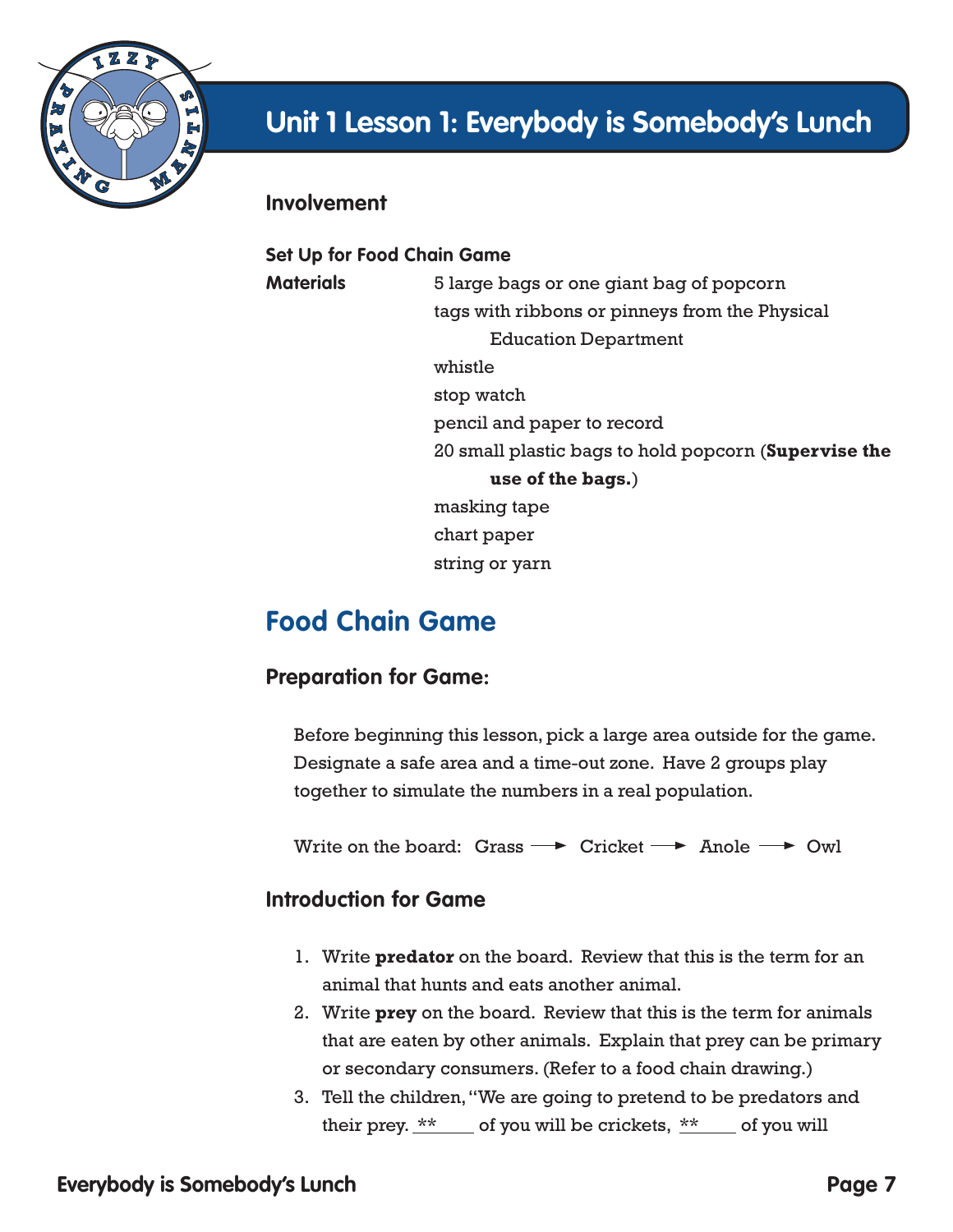

be anoles, and  $*$  of you will be owls. (Numbers will be determined by the group size.) Why do you think so many of you will be crickets?" Draw a response from the player indicating that there are more crickets than owls and anoles. For every anole, there are 100 crickets.

4. \*\* Designate over half of the group to be crickets  $(\frac{1}{2} \text{ to } \frac{3}{4})$ , about  $\frac{1}{4}$  to be anoles, and 2 or 3 to be owls, depending on the number of children playing the game.

Before going outside, assign players their roles for the game. They will each have a turn being an owl, an anole, and a cricket. Have each child record the order of their roles on a small piece of paper. Assign the roles as follows:

 $O = \text{owl}$  $A =$ anole  $C =$  cricket

| <b>CHILD</b>   | <b>ROUND 1</b> | <b>ROUND 2</b> | <b>ROUND 3</b> |
|----------------|----------------|----------------|----------------|
| ı              | O              | A              | $\mathbf C$    |
| 2              | O              | A              | C              |
| 3              | O              | A              | $\mathbf C$    |
| $\overline{4}$ | A              | C              | $\circ$        |
| 5              | A              | C              | O              |
| 6              | A              | C              | O              |
| $\overline{7}$ | A              | C              | $\circ$        |
| 8              | A              | C              | $\circ$        |
| 9              | A              | C              | $\circ$        |
| 10             | A              | C              | $\circ$        |
| $1\,1$         | C              | A              | $\circ$        |
| 12             | C              | A              | $\circ$        |
| 13             | C              | A              | O              |
| 14             | C              | A              | O              |
| 15             | $\mathbf C$    | A              | $\circ$        |
| 16             | $\mathbf C$    | A              | O              |
| $17\,$         | C              | A              | O              |
| 18             | $\mathbf C$    | O              | A              |
| 19             | $\mathbf C$    | O              | Ā              |
| 20             | $\mathbf C$    | O              | A              |
| 21             | C              | O              | A              |
| 22             | C              | O              | A              |
| 23             | $\mathbf C$    | O              | A              |
| 24             | O              | A              | $\mathbf C$    |
| 25             | A              | C              | O              |
| 26             | C              | $\circ$        | A              |

*Example: Child 1 is an Owl ("O") in the first round, an Anole ("A") in the second round, and a Cricket ("C") in the third round.*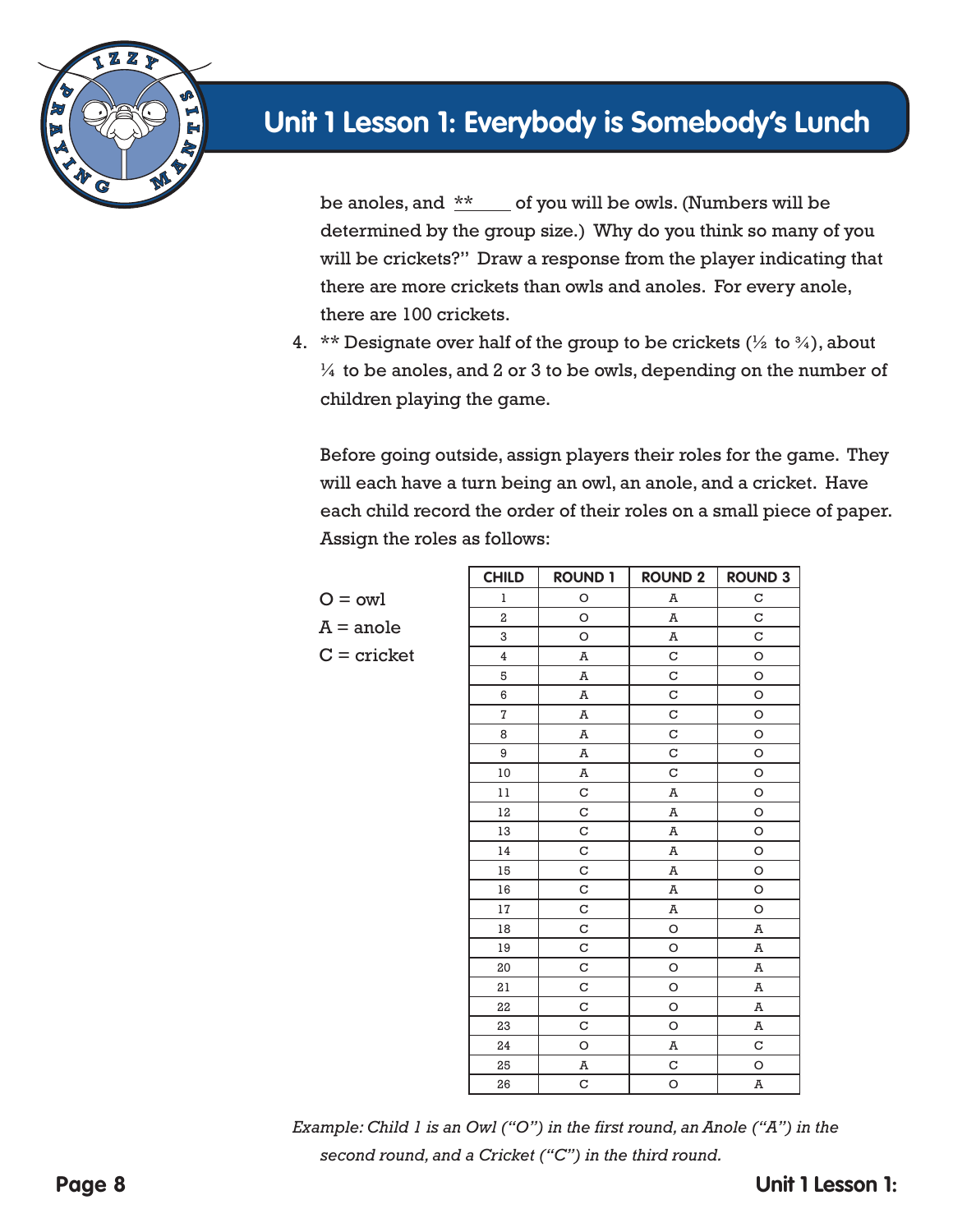

This gives three different rounds. In the first round, the crickets outnumber the owls and anoles in a way that is similar in nature. In the second round, all three roles have about the same number. In the third round, the owls greatly outnumber the anoles and crickets.

In the first round, the leader simply counts the number of each role left playing the game. In the second and third rounds, the leader counts all that are left, but asks each predator whether or not they ate. If they did not eat, they are counted as dead.

#### **Directions**

Explain to the children, "We are going to play a game called the **Food Chain Game**. You will each receive a bag that you will wear around your neck when you are a cricket so that you can gather your food. Half of you will get to be crickets. Why? Because there are more prey than predators. There will be three rounds. You may play the same animal twice." (Review the game chart to show the order of the roles.)

Distribute the tags. Line up and go outside. The leader brings the stopwatch, paper, and pencil to record the results.

One leader explains the rules while the other sprinkles the popcorn.

All children will sit down and listen to the rules:

**Purpose** For each predator to eat: Crickets gather popcorn and put it in their bag but do not eat it! Anoles gently tag crickets. Owls gently tag anoles.

If you are tagged, you sit down in the designated area. Please be honest and sit down if you get touched!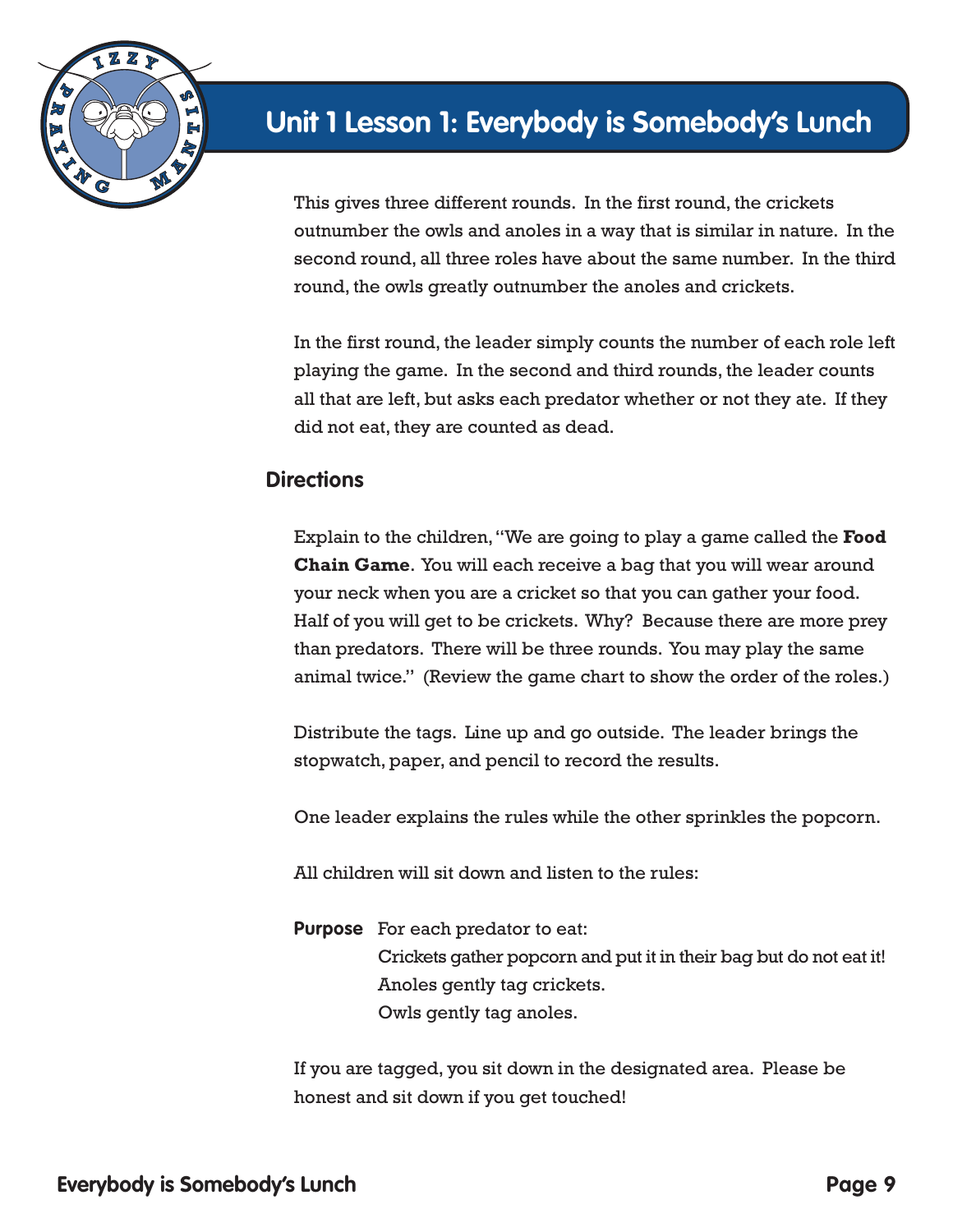

**Note:** There is a safe area for prey to rest. Prey may rest for 20 seconds. Predators must stay 10 steps away from the safety area.

You may begin the game when your animal name is called.

Crickets get 30 seconds to gather popcorn before anoles can begin. The owls start 30 seconds after the anoles start tagging crickets. Play for 5 minutes. When the whistle blows, if children are still playing, say, "**Freeze!**"

#### **Play Checklist**

- 1. Once the crickets have their plastic bags, tell them to "Go!" They gather popcorn for 30 seconds. Then tell the anoles to go, and 30 seconds later have the owls start hunting.
- 2. Play continues for 5 minutes. Blow the whistle and have the players remove tags or other identification.
- 3. Record the results.
- 4. Have the players line up and assign their new roles.
- 5. Popcorn is scattered by crickets.
- 6. The leader has each role get appropriate tags, ribbons, or pinneys for Round two.
- 7. Rounds two and three are played the same way.
- 8. Children remove tags, ribbons, or pinneys and put them into a box.
- 9. Volunteers gather popcorn and put in bags to throw away.

*Game developed by Joan Boire, Parker Memorial School, Tolland, Connecticut*

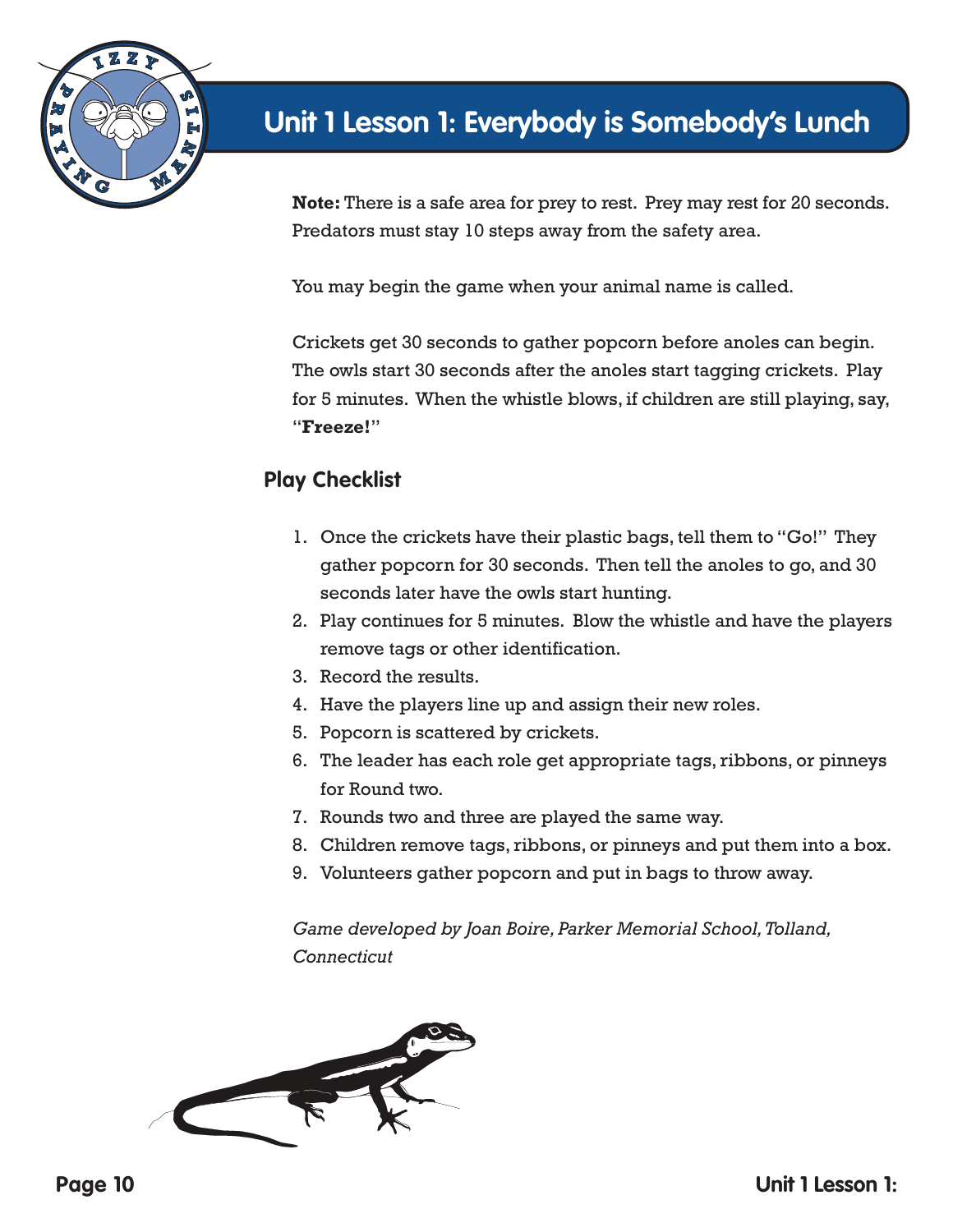

# **Follow Up**



Ask the following discussion questions:

- 1. **Which animals in this game were predators? Which were prey?** The owls and the anoles were predators, and the anoles and the crickets were both prey.
- 2. **What was it like to be a cricket or an anole?**

Both the crickets and the anoles had the challenge of finding food while trying to stay away from their predators.

3. **What was it like being an owl?**

As the top predator, owls did not have to worry about anything hurting them, but they had less availability of food than did the crickets and the anoles.

- 4. **What particular traits helped each kind of animal stay alive?** Children will probably say that it was helpful to be fast, to be able to change directions quickly, and to have a place to hide (the "safe" area).
- \*\* Point out to the children that these same traits are useful for real animals.
- 5. **How could we change the game to make it more like real life?** Children may realize that being able to camouflage themselves like the anoles or hide under leaves like the crickets would be helpful to their survival.
- 6. **Were all of the animals in any one group eaten?** It is unlikely that this would happen, since the game is set up with more of each type of prey than predator.
- 7. **What would happen in real life if all of the prey animals were eaten?**

Eventually the predators would suffer from hunger because of lack of food. They might even starve to death if their diet consisted of only one type of prey.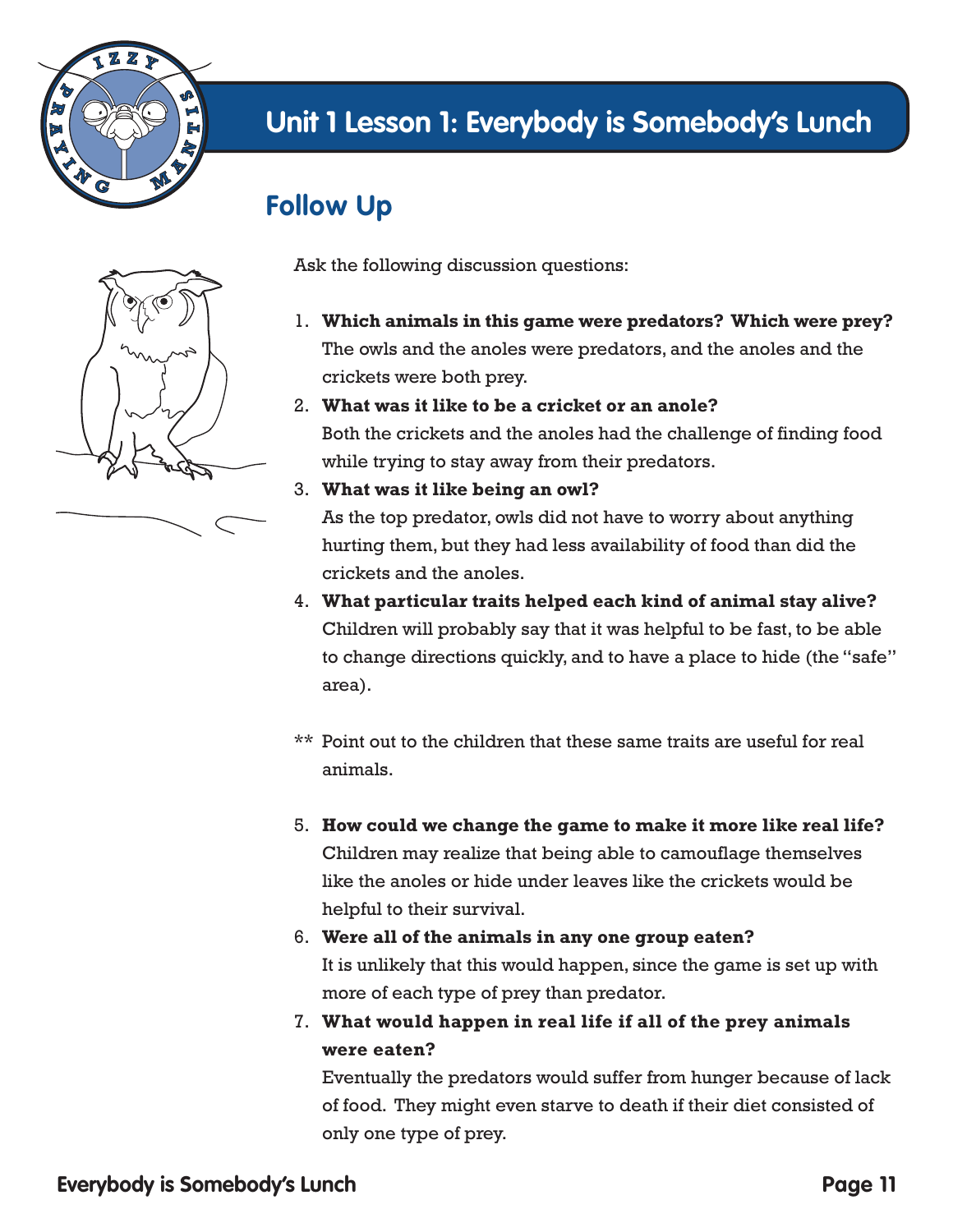

- \*\* Tell the children that in nature there are usually many more prey animals than predator animals, and just as in the game, it is very rare that **all** prey animals are eaten.
- 8. **What would happen in the game if a pesticide were sprayed and most of the crickets died as a result? How long do you think the game would last?**

The game would be over very quickly because the anoles would starve.

9. Have children complete and review Handout 1, "Food Chains."

#### **Assessment**

Correct Handout 1, "Food Chains" using the Answer Key.

#### **Follow Through**

Play the game with plants and primary, secondary, and tertiary consumers that are typical to your region and environment. For example, you might play the game and change the roles to be hawks, snakes, mice, and seeds.

Have children create examples of various food chains from habitats around the world.

#### **Resources**

*Everybody Is Somebody's Lunch* by Cherie Mason and Julie Kellogg Markowsky. *A Teacher's Guide to Resources* is available for purchase with the book.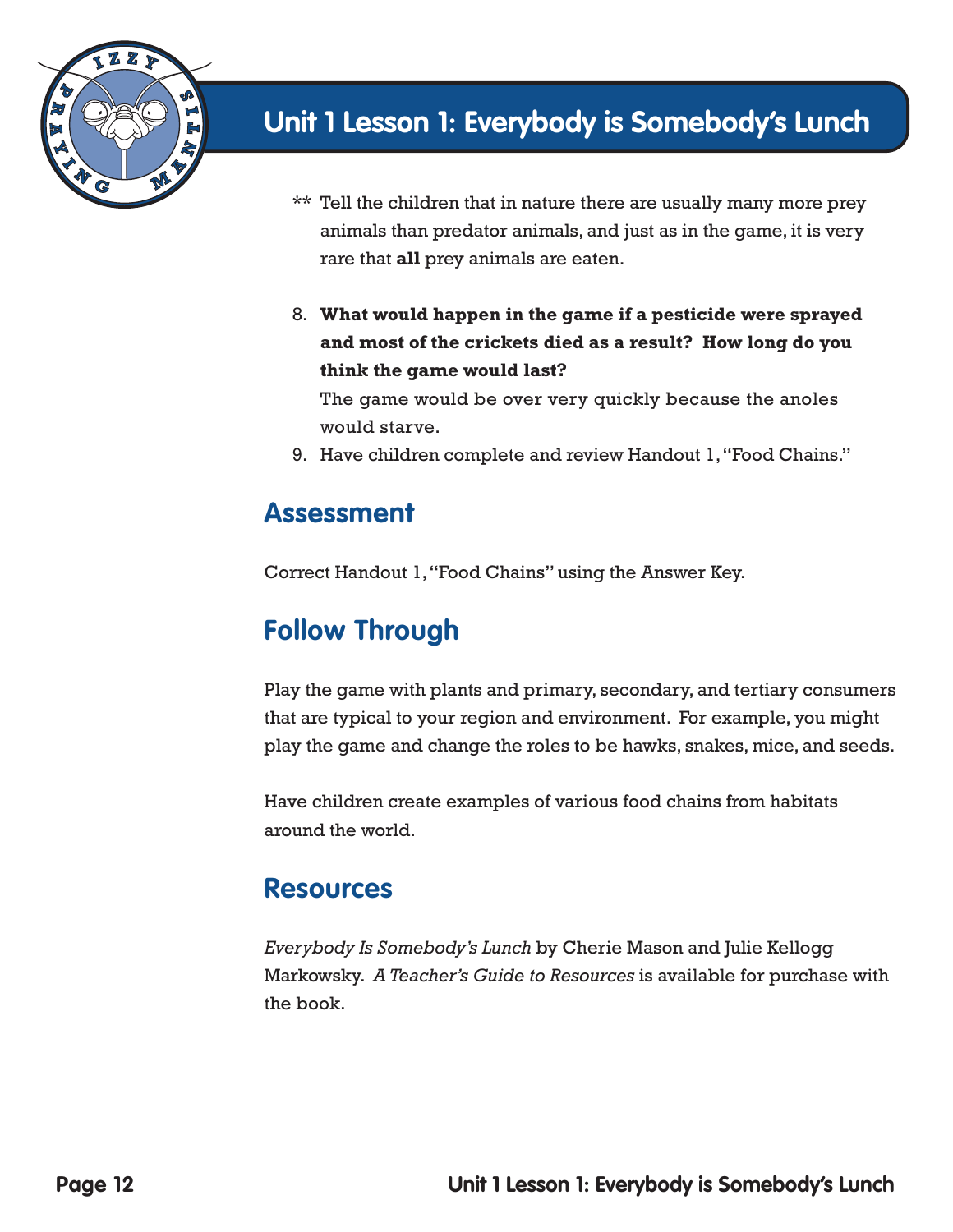

**Dedicated** to Reducing **Pesticides** 

# **Unit 1 Lesson 1: Everybody is Somebody's Lunch**

**Session II: Food Webs**

**Additional Focus Skills:** analyzing, organizing information in graphic form

## **Additional Objectives**

- To identify various sources of foods
- To distinguish a food chain from a food web

## **Background**

Food webs are made up of many interconnected food chains. For example, chipmunks are eaten by many predators such as foxes, bobcats, coyotes, and hawks. Some of these animals may also eat things the chipmunk eats such as nuts, fruit, and insects. Food webs show many and varied food chains and how they connect. In every habitat on the earth, green plants and animals form food chain links that branch into food webs. Any change in one link affects all other parts of the food chain and impacts the food web as well.

For example, green plants  $\longrightarrow$  caterpillars  $\longrightarrow$  wren  $\longrightarrow$  hawk are links in a food chain. If all of the caterpillars are sprayed with pesticides and die, a major source of food for songbirds such as wrens will be gone. Songbirds are part of more than just one food chain. They also eat other insects, so their survival would be maintained. If they were only capable of eating caterpillars, their survival would be seriously threatened. For this reason, it is much safer to be a part of a food web where there are many more choices of foods to eat.

Food webs are just one example of Nature's many cycles. In a food web, omnivores, herbivores, and carnivores ensure the flow of energy from one organism to another. While the food web can be viewed as a network of chains, it is also a series of trophic or nutritional levels. Green plants, because they are primary producers, form the first level of the pyramid. Herbivores consume green plants and, therefore, form the second level.



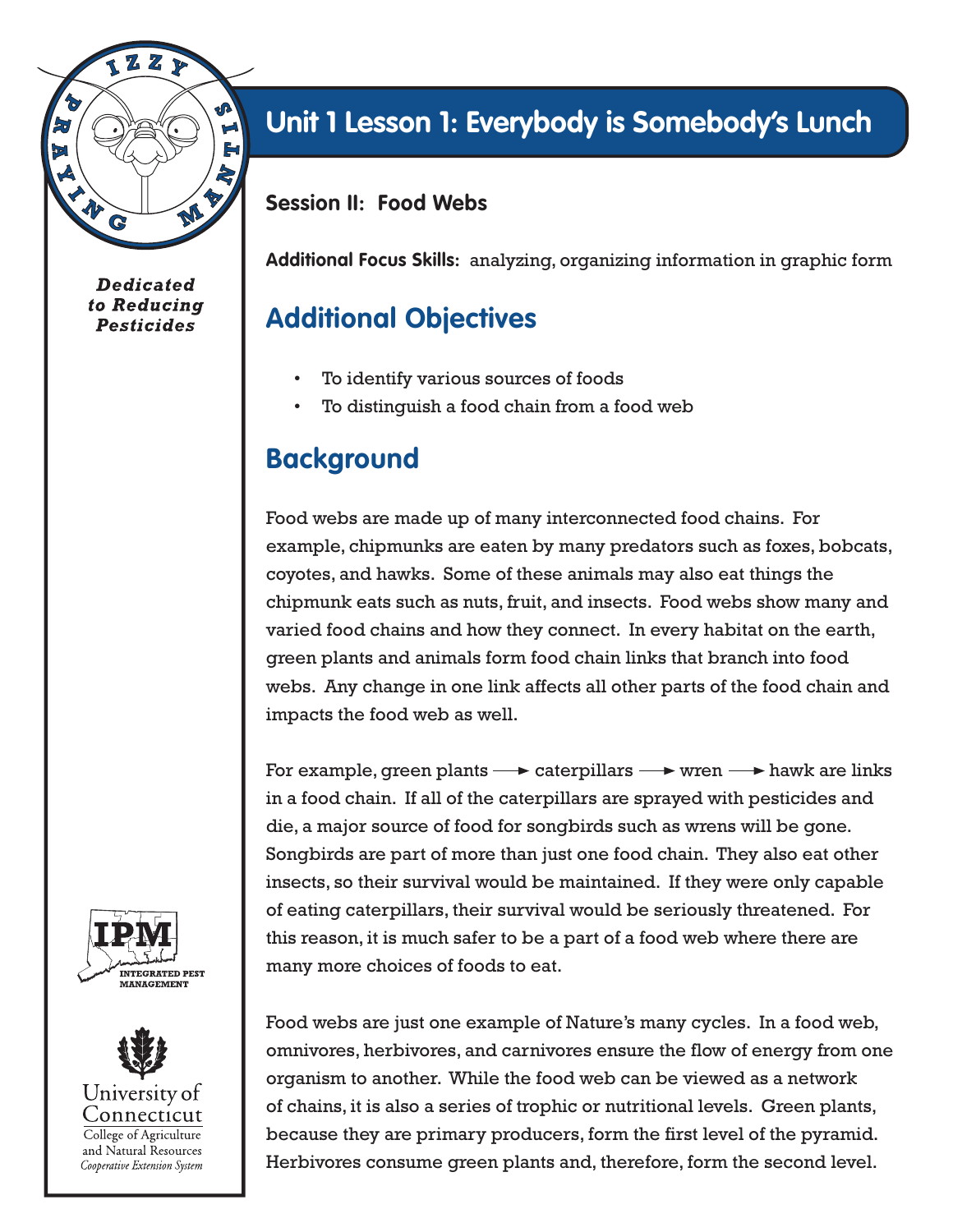

Carnivores are all predators that feed on the herbivores. They form the third layer of the pyramid. Secondary carnivores are predators that feed on other predators and form the fourth trophic level. Omnivores, because they eat both plants and animals, can be found in the second and third trophic levels.





**Logistics Time:** 30 to 45 minutes **Group Size:** 5 to 30 **Space:** a room with comfortable seating



**Materials** Overhead 1 "Food Energy Pyramid" \* Handout 2 "Focusing on Food Webs" with Answer Key \*

\* single copy provided





#### **Introduction**

1. Review the concept of a food chain that was the focus of Session I. (Food chains show the flow of energy, starting with plants that store it from the sun and pass it on to the various living links that feed on each other for fuel to move, grow, and reproduce.)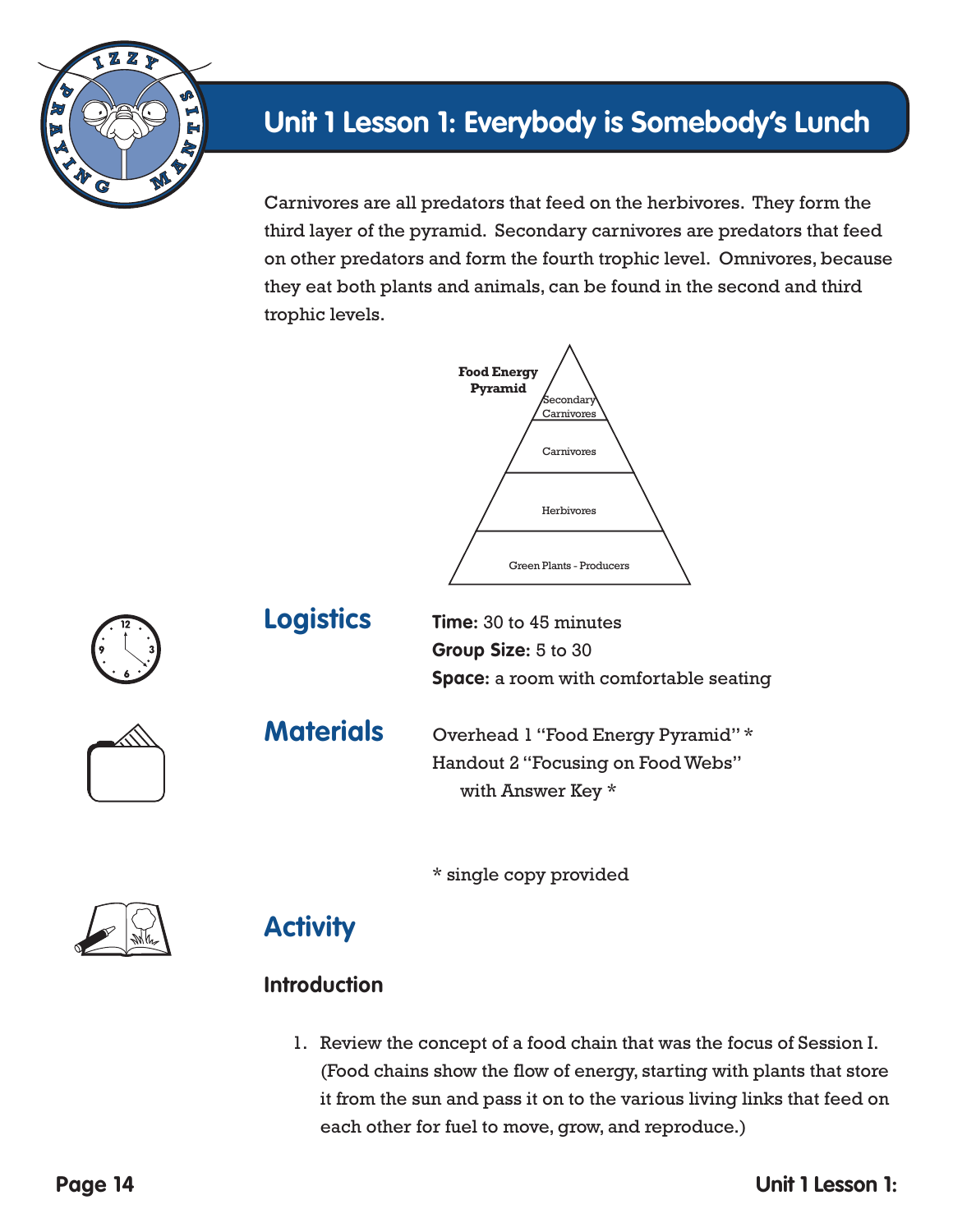

2. Explain to the participants that when they drew (or constructed) food chains, the arrow showed the path of the transfer of energy. It ended with a link called "the top of the food chain." This is the animal that is last eaten that no one else consumes.

What are some living things at the top of the food chain? (These creatures can be consumed by other living things, but this is not a natural event.)

**Answer**: Humans, sharks, bears, eagles, and other birds of prey

3. Display Overhead 1, "Food Energy Pyramid" and explain the following:

Ecology is the study of relationships between organisms and their environments. Ecologists represent the feeding relationships between organisms in the form of an ecological pyramid. In any ecosystem, the number and types of producers determine the number and types of consumers that can survive in that environment. For this reason, producers always form the base on which the rest of the pyramid is built. The different levels of consumers form the remaining levels of the pyramid.

Every time you eat, you become the top of several food chains and webs. Draw a picture of a glass of milk, an apple, and a peanut butter and jelly sandwich. Have the children make a diagram of the "flow of energy" into their meal. For example:

 $grass \longrightarrow \text{row} \longrightarrow \text{milk}$  $p$ eanut bush  $\longrightarrow$  peanut butter  $grapes \longrightarrow grape$  jelly wheat  $\rightarrow$  bread apple tree  $\longrightarrow$  apple